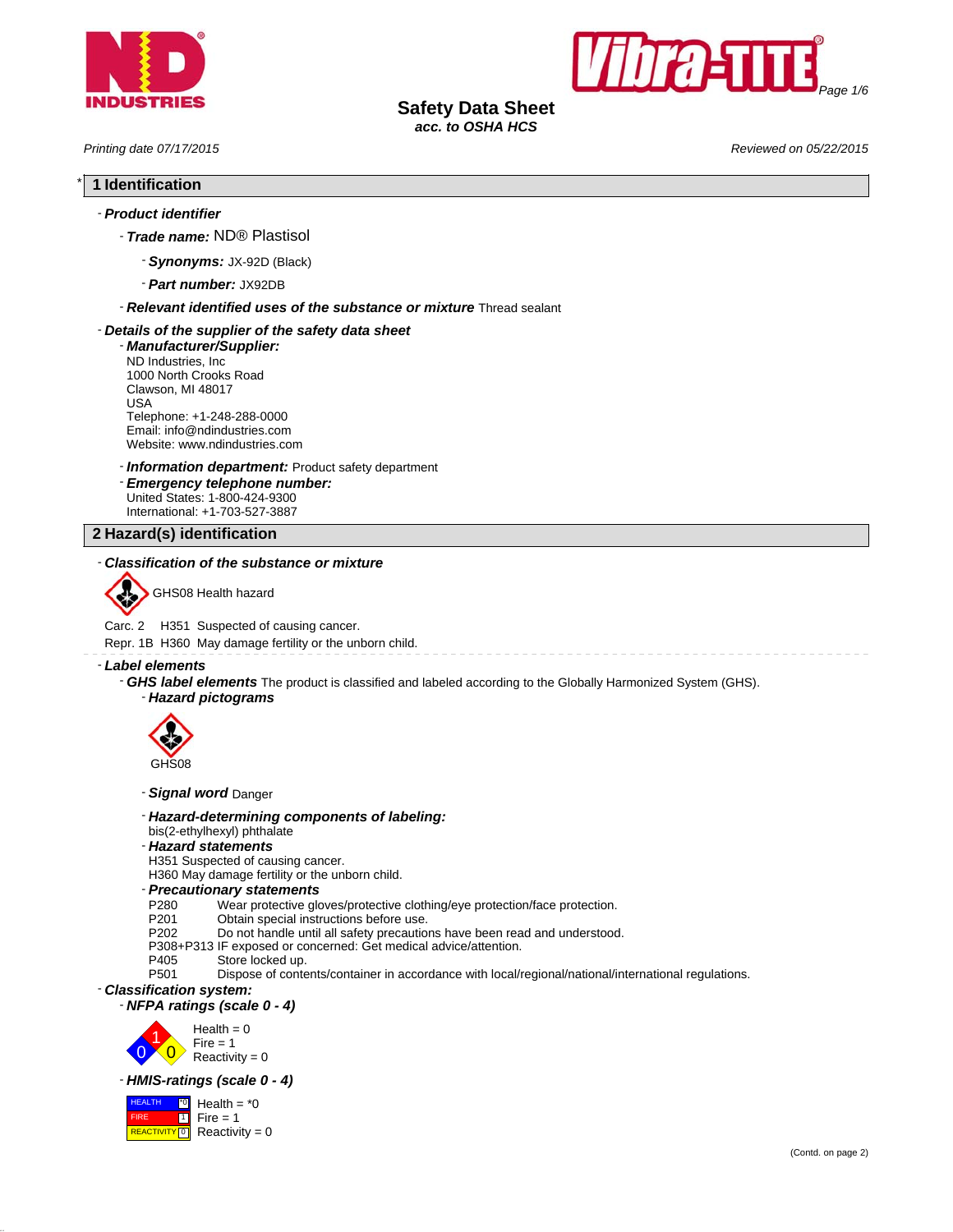*Printing date 07/17/2015 Reviewed on 05/22/2015*

#### *Trade name:* ND® Plastisol

(Contd. of page 1)

# - *Other hazards*

# - *Results of PBT and vPvB assessment*

- *PBT:* Not applicable.

- *vPvB:* Not applicable.

# **3 Composition/information on ingredients**

# - *Chemical characterization: Mixtures*

- *Description:* Mixture of the substances listed below with nonhazardous additions.

| - Dangerous components:                          |                                      |            |
|--------------------------------------------------|--------------------------------------|------------|
|                                                  | 117-81-7 bis(2-ethylhexyl) phthalate | 30-40%     |
|                                                  | $108-46-3$ resorcinol                | $1 - 5%$   |
|                                                  | 1333-86-4 Carbon black               | $< 1.00\%$ |
| $\overline{A}$ Final and magnetic $\overline{A}$ |                                      |            |

# **4 First-aid measures**

# - *Description of first aid measures*

- *After inhalation:* Supply fresh air; consult doctor in case of complaints.

- *After skin contact:* Generally the product does not irritate the skin.
- *After eye contact:* Rinse opened eye for several minutes under running water.
- *After swallowing:* If symptoms persist consult doctor.
- *Information for doctor:*

#### - *Most important symptoms and effects, both acute and delayed* No further relevant information available.

- *Indication of any immediate medical attention and special treatment needed*
- No further relevant information available.

# \* **5 Fire-fighting measures**

#### - *Extinguishing media*

#### - *Suitable extinguishing agents:*

CO2, extinguishing powder or water spray. Fight larger fires with water spray or alcohol resistant foam. Use fire fighting measures that suit the environment.

- *Special hazards arising from the substance or mixture* No further relevant information available.

# - *Advice for firefighters*

- *Protective equipment:*

Wear self-contained respiratory protective device. Wear fully protective suit.

#### \* **6 Accidental release measures**

#### - *Personal precautions, protective equipment and emergency procedures*

Ensure adequate ventilation

Wear protective clothing.

- *Environmental precautions:* Do not allow to enter sewers/ surface or ground water.

# - *Methods and material for containment and cleaning up:*

- Absorb with liquid-binding material (sand, diatomite, acid binders, universal binders, sawdust). Dispose contaminated material as waste according to item 13. Ensure adequate ventilation.
- Dispose of the collected material according to regulations.

#### - *Reference to other sections*

See Section 7 for information on safe handling.

See Section 8 for information on personal protection equipment.

See Section 13 for disposal information.

# \* **7 Handling and storage**

#### - *Handling:*

#### - *Precautions for safe handling*

Ensure good ventilation/exhaustion at the workplace.

- Open and handle receptacle with care.
- Prevent formation of aerosols.

- *Information about protection against explosions and fires:* Keep respiratory protective device available.

#### - *Conditions for safe storage, including any incompatibilities*

- *Storage:*

- *Requirements to be met by storerooms and receptacles:* No special requirements.
- *Information about storage in one common storage facility:* Not required.
- *Further information about storage conditions:* Store in cool, dry conditions in well sealed receptacles.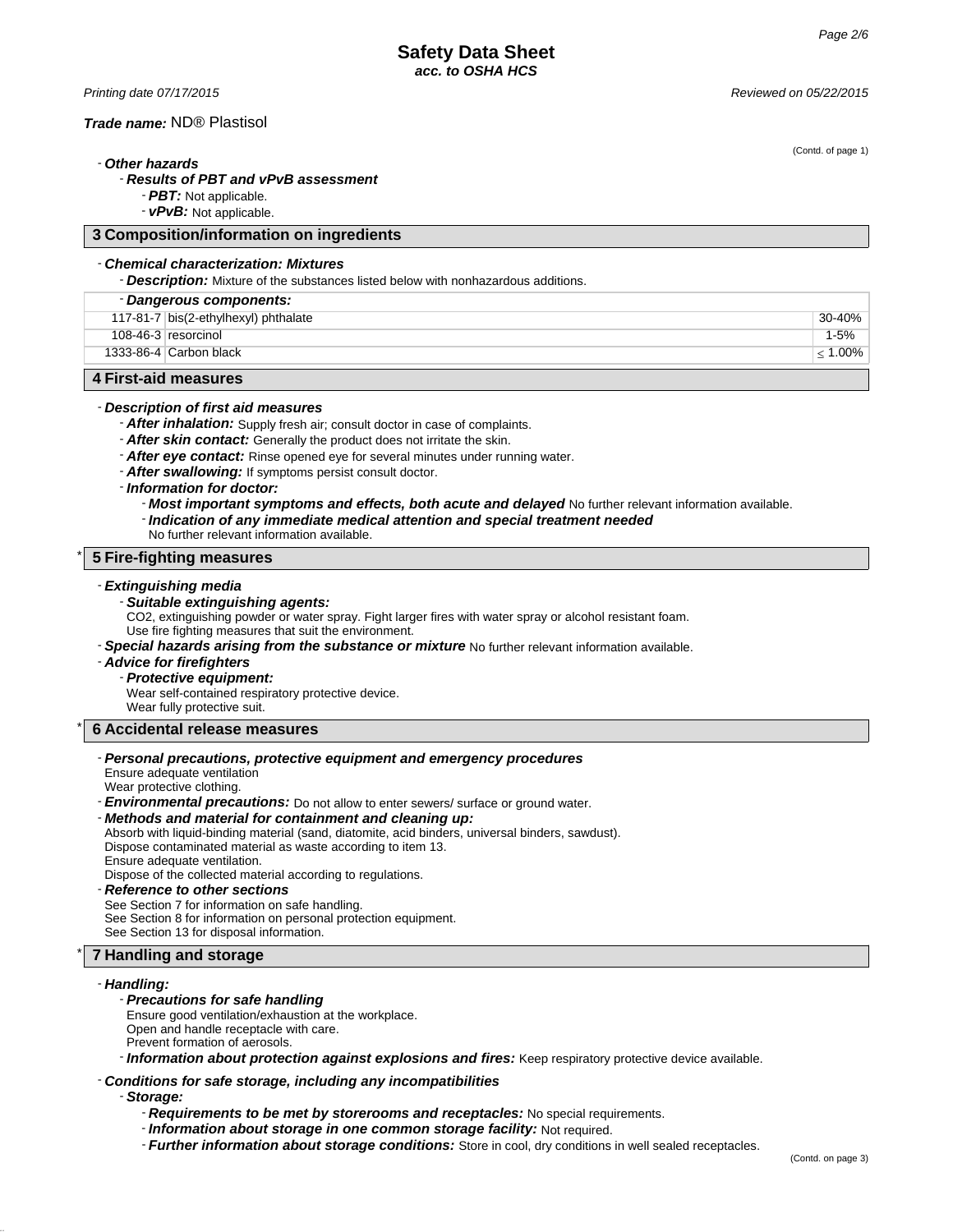# **Safety Data Sheet** *acc. to OSHA HCS*

| Printing date 07/17/2015                                                                                                                                                                                                    |                                                                                                       | Reviewed on 05/22/2015                                                                      |  |
|-----------------------------------------------------------------------------------------------------------------------------------------------------------------------------------------------------------------------------|-------------------------------------------------------------------------------------------------------|---------------------------------------------------------------------------------------------|--|
|                                                                                                                                                                                                                             | Trade name: ND® Plastisol                                                                             |                                                                                             |  |
|                                                                                                                                                                                                                             |                                                                                                       |                                                                                             |  |
|                                                                                                                                                                                                                             |                                                                                                       | (Contd. of page 2)                                                                          |  |
|                                                                                                                                                                                                                             |                                                                                                       | - <b>Specific end use(s)</b> No further relevant information available.                     |  |
|                                                                                                                                                                                                                             | 8 Exposure controls/personal protection                                                               |                                                                                             |  |
|                                                                                                                                                                                                                             |                                                                                                       | - Additional information about design of technical systems: No further data; see item 7.    |  |
|                                                                                                                                                                                                                             | - Control parameters                                                                                  |                                                                                             |  |
|                                                                                                                                                                                                                             |                                                                                                       | - Components with limit values that require monitoring at the workplace:                    |  |
|                                                                                                                                                                                                                             | 117-81-7 bis(2-ethylhexyl) phthalate                                                                  |                                                                                             |  |
|                                                                                                                                                                                                                             | PEL Long-term value: 5 mg/m <sup>3</sup>                                                              |                                                                                             |  |
|                                                                                                                                                                                                                             | REL Short-term value: 10 mg/m <sup>3</sup>                                                            |                                                                                             |  |
|                                                                                                                                                                                                                             | Long-term value: 5 mg/m <sup>3</sup><br>See Pocket Guide App. A                                       |                                                                                             |  |
|                                                                                                                                                                                                                             | TLV Long-term value: 5 mg/m <sup>3</sup>                                                              |                                                                                             |  |
|                                                                                                                                                                                                                             | 108-46-3 resorcinol                                                                                   |                                                                                             |  |
|                                                                                                                                                                                                                             | REL Short-term value: 90 mg/m <sup>3</sup> , 20 ppm<br>Long-term value: 45 mg/m <sup>3</sup> , 10 ppm |                                                                                             |  |
|                                                                                                                                                                                                                             | TLV Short-term value: 90 mg/m <sup>3</sup> , 20 ppm<br>Long-term value: 45 mg/m <sup>3</sup> , 10 ppm |                                                                                             |  |
|                                                                                                                                                                                                                             |                                                                                                       | - Additional information: The lists that were valid during the creation were used as basis. |  |
|                                                                                                                                                                                                                             | - Exposure controls                                                                                   |                                                                                             |  |
|                                                                                                                                                                                                                             | - Personal protective equipment:                                                                      |                                                                                             |  |
| - General protective and hygienic measures:                                                                                                                                                                                 |                                                                                                       |                                                                                             |  |
| Keep away from foodstuffs, beverages and feed.                                                                                                                                                                              |                                                                                                       |                                                                                             |  |
| Immediately remove all soiled and contaminated clothing.                                                                                                                                                                    |                                                                                                       |                                                                                             |  |
|                                                                                                                                                                                                                             | Wash hands before breaks and at the end of work.                                                      |                                                                                             |  |
|                                                                                                                                                                                                                             | Store protective clothing separately.<br>- Breathing equipment:                                       |                                                                                             |  |
|                                                                                                                                                                                                                             | Not required.                                                                                         |                                                                                             |  |
| In case of brief exposure or low pollution use respiratory filter device. In case of intensive or longer exposure use respiratory                                                                                           |                                                                                                       |                                                                                             |  |
| protective device that is independent of circulating air.                                                                                                                                                                   |                                                                                                       |                                                                                             |  |
| - Protection of hands:                                                                                                                                                                                                      |                                                                                                       |                                                                                             |  |
| The glove material has to be impermeable and resistant to the product/ the substance/ the preparation.<br>Selection of the glove material on consideration of the penetration times, rates of diffusion and the degradation |                                                                                                       |                                                                                             |  |
| - Material of gloves                                                                                                                                                                                                        |                                                                                                       |                                                                                             |  |
| The selection of the suitable gloves does not only depend on the material, but also on further marks of quality and varies from                                                                                             |                                                                                                       |                                                                                             |  |
| manufacturer to manufacturer. As the product is a preparation of several substances, the resistance of the glove material can                                                                                               |                                                                                                       |                                                                                             |  |
| not be calculated in advance and has therefore to be checked prior to the application.                                                                                                                                      |                                                                                                       |                                                                                             |  |
| - Penetration time of glove material<br>The exact break through time has to be found out by the manufacturer of the protective gloves and has to be observed.                                                               |                                                                                                       |                                                                                             |  |
|                                                                                                                                                                                                                             |                                                                                                       | - Eye protection: Goggles recommended during refilling.                                     |  |
|                                                                                                                                                                                                                             | <b>Body protection: Protective work clothing</b>                                                      |                                                                                             |  |
|                                                                                                                                                                                                                             | 9 Physical and chemical properties                                                                    |                                                                                             |  |
|                                                                                                                                                                                                                             |                                                                                                       |                                                                                             |  |
|                                                                                                                                                                                                                             | - Information on basic physical and chemical properties<br>- General Information                      |                                                                                             |  |
|                                                                                                                                                                                                                             | - Appearance:                                                                                         |                                                                                             |  |
|                                                                                                                                                                                                                             | - Form:                                                                                               | Pasty                                                                                       |  |
|                                                                                                                                                                                                                             | - Color:                                                                                              | <b>Black</b>                                                                                |  |
|                                                                                                                                                                                                                             | - Odor:                                                                                               | Characteristic                                                                              |  |
|                                                                                                                                                                                                                             | - Odour threshold:                                                                                    | Not determined.                                                                             |  |

- *pH-value:* Not determined.

- *Melting point/Melting range:* Undetermined. - *Boiling point/Boiling range:* Undetermined. - *Flash point:* 200 °C (392 °F) - **Flammability (solid, gaseous):** Not applicable. - *Ignition temperature:* 370 °C (698 °F)

- **Decomposition temperature:** Not determined. - **Auto igniting:** The *Product is not selfigniting*.

- *Change in condition*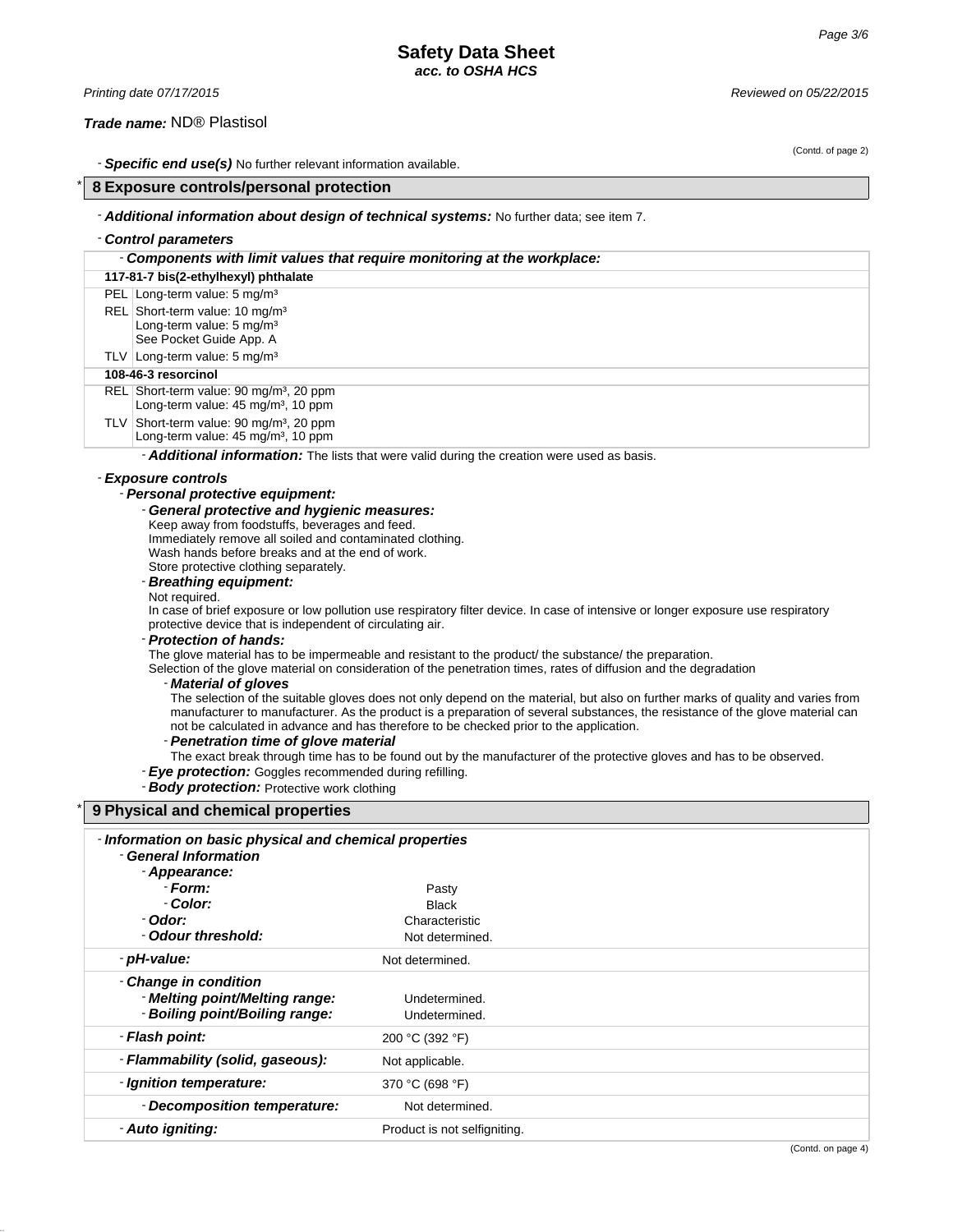*Printing date 07/17/2015 Reviewed on 05/22/2015*

#### *Trade name:* ND® Plastisol

|                                                                   |                                               | (Contd. of page 3) |
|-------------------------------------------------------------------|-----------------------------------------------|--------------------|
| - Danger of explosion:                                            | Product does not present an explosion hazard. |                    |
| - Explosion limits:                                               |                                               |                    |
| - Lower:                                                          | $0.2$ Vol %                                   |                    |
| - Upper:                                                          | $0.2$ Vol %                                   |                    |
| - Vapor pressure:                                                 | Not determined.                               |                    |
| - Density at 20 $°C$ (68 $°F$ ):                                  | 1.15033 $g/cm3$ (9.6 lbs/gal)                 |                    |
| - Relative density                                                | Not determined.                               |                    |
| - Vapour density                                                  | Not determined.                               |                    |
| - Evaporation rate                                                | Not determined.                               |                    |
| - Solubility in / Miscibility with                                |                                               |                    |
| Water:                                                            | Not miscible or difficult to mix.             |                    |
| - <b>Partition coefficient (n-octanol/water):</b> Not determined. |                                               |                    |
| - Viscosity:                                                      |                                               |                    |
| - Dynamic:                                                        | Not determined.                               |                    |
| - Kinematic:                                                      | Not determined.                               |                    |
| - Solvent content:                                                |                                               |                    |
| - Organic solvents:                                               | 0.0%                                          |                    |
| - Solids content:                                                 | 60.0%                                         |                    |
| - Other information                                               | No further relevant information available.    |                    |
|                                                                   |                                               |                    |

# **10 Stability and reactivity**

- *Reactivity* No further relevant information available.

- *Chemical stability*

- *Thermal decomposition / conditions to be avoided:* No decomposition if used according to specifications.

- *Possibility of hazardous reactions* No dangerous reactions known.

- *Conditions to avoid* No further relevant information available.

- *Incompatible materials:* No further relevant information available.

- *Hazardous decomposition products:* No dangerous decomposition products known.

# **11 Toxicological information**

# - *Information on toxicological effects*

|  | - Acute toxicity: |
|--|-------------------|
|--|-------------------|

|                                     | - LD/LC50 values that are relevant for classification:                                                                                                                       |  |  |
|-------------------------------------|------------------------------------------------------------------------------------------------------------------------------------------------------------------------------|--|--|
|                                     | 117-81-7 bis(2-ethylhexyl) phthalate                                                                                                                                         |  |  |
| Oral                                | LD50 30600 mg/kg (rat)                                                                                                                                                       |  |  |
|                                     | Dermal LD50 25000 mg/kg (rabbit)                                                                                                                                             |  |  |
|                                     | 108-46-3 resorcinol                                                                                                                                                          |  |  |
| Oral                                | LD50 500 mg/kg (ATE)                                                                                                                                                         |  |  |
|                                     | 1333-86-4 Carbon black                                                                                                                                                       |  |  |
| Oral                                | LD50   10000 mg/kg (rat)                                                                                                                                                     |  |  |
|                                     | - Primary irritant effect:                                                                                                                                                   |  |  |
| - on the skin: No irritant effect.  |                                                                                                                                                                              |  |  |
| - on the eye: No irritating effect. |                                                                                                                                                                              |  |  |
|                                     | - Sensitization: No sensitizing effects known.                                                                                                                               |  |  |
|                                     | - Additional toxicological information:<br>▼be a security of the complete following the second contract of the second contract of the following formation of the complete of |  |  |

#### The product shows the following dangers according to internally approved calculation methods for preparations: - *Carcinogenic categories*

| <b>URICITULE CALCUUTES</b>                           |    |
|------------------------------------------------------|----|
| - IARC (International Agency for Research on Cancer) |    |
| 117-81-7 bis(2-ethylhexyl) phthalate                 | 2B |
| 108-46-3 resorcinol                                  |    |
| 1333-86-4 $C$ arbon black                            | 2B |
| - NTP (National Toxicology Program)                  |    |
| 117-81-7 bis(2-ethylhexyl) phthalate                 | R  |
|                                                      |    |

(Contd. on page 5)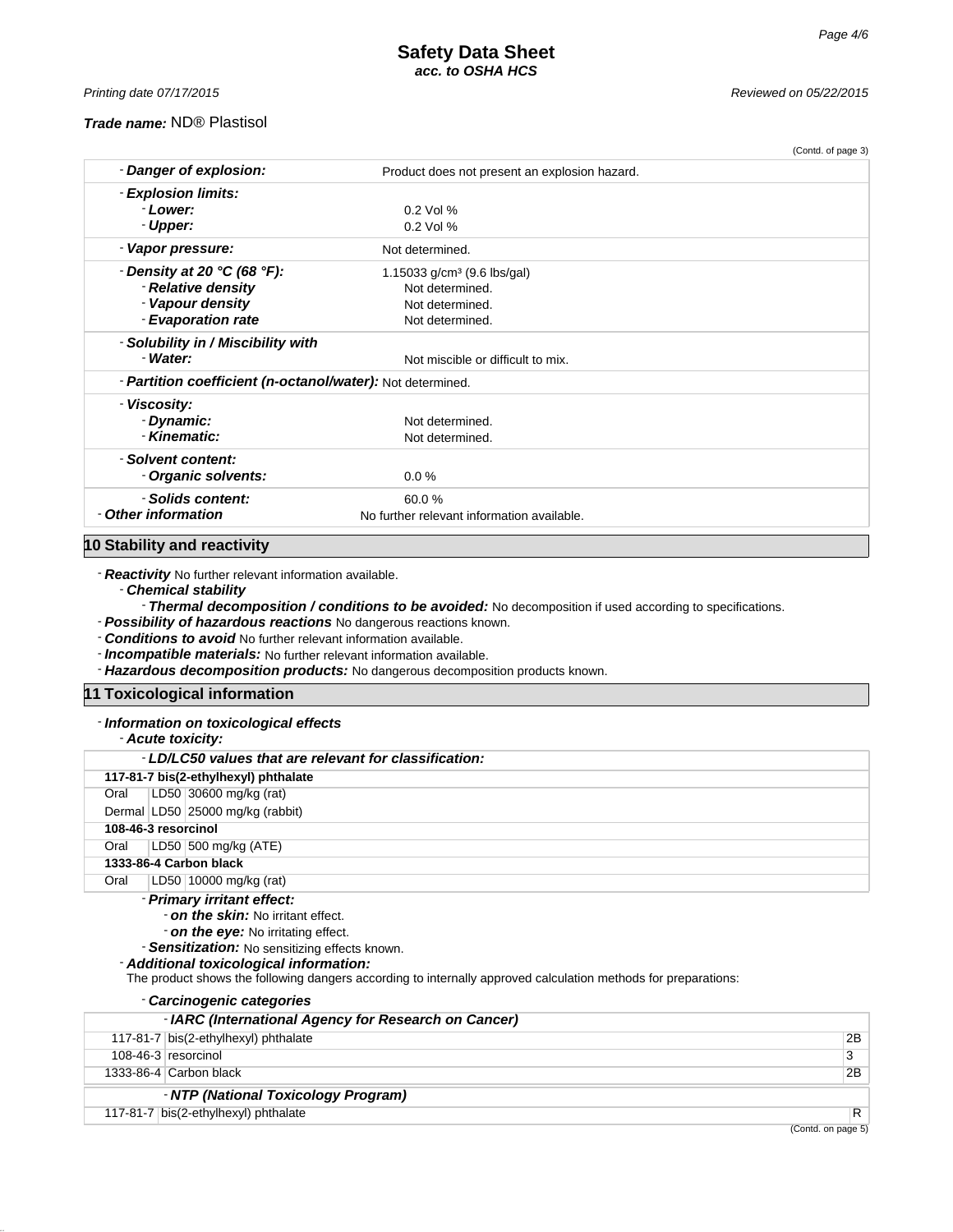(Contd. of page 4)

#### *Trade name:* ND® Plastisol

- *OSHA-Ca (Occupational Safety & Health Administration)*

None of the ingredients is listed.

# **12 Ecological information**

# - *Toxicity*

- *Aquatic toxicity:* No further relevant information available.

- *Persistence and degradability* No further relevant information available.

- *Behavior in environmental systems:*

- *Bioaccumulative potential* No further relevant information available.
- *Mobility in soil* No further relevant information available.
- *Additional ecological information:*
	- General notes:

Water hazard class 1 (Self-assessment): slightly hazardous for water

Do not allow undiluted product or large quantities of it to reach ground water, water course or sewage system.

# - *Results of PBT and vPvB assessment*

- *PBT:* Not applicable.
- *vPvB:* Not applicable.

- *Other adverse effects* No further relevant information available.

#### **13 Disposal considerations**

# - *Waste treatment methods*

- *Recommendation:* Must not be disposed of together with household garbage. Do not allow product to reach sewage system.

#### - *Uncleaned packagings:*

- *Recommendation:* Disposal must be made according to official regulations.

| 14 Transport information                                                     |                 |  |
|------------------------------------------------------------------------------|-----------------|--|
| - UN-Number<br>- DOT, ADN, IMDG, IATA                                        | not regulated   |  |
| - UN proper shipping name<br>- DOT, ADN, IMDG, IATA                          | not regulated   |  |
| - Transport hazard class(es)                                                 |                 |  |
| - DOT, ADN, IMDG, IATA<br>- Class                                            | not regulated   |  |
| - Packing group<br>- DOT, IMDG, IATA                                         | not regulated   |  |
| - Environmental hazards:<br>- Marine pollutant:                              | No              |  |
| - Special precautions for user                                               | Not applicable. |  |
| - Transport in bulk according to Annex II of MARPOL73/78<br>and the IBC Code | Not applicable. |  |
| - UN "Model Regulation":                                                     | not regulated   |  |

# \* **15 Regulatory information**

#### - *Safety, health and environmental regulations/legislation specific for the substance or mixture* - *Sara*

| - Section 355 (extremely hazardous substances):   |
|---------------------------------------------------|
| None of the ingredients is listed.                |
| - Section 313 (Specific toxic chemical listings): |
| 117-81-7 bis(2-ethylhexyl) phthalate              |
| - TSCA (Toxic Substances Control Act):            |
| All ingredients are listed.                       |
| - Proposition 65                                  |
| - Chemicals known to cause cancer:                |
| 117-81-7 bis(2-ethylhexyl) phthalate              |
| 1333-86-4 Carbon black                            |